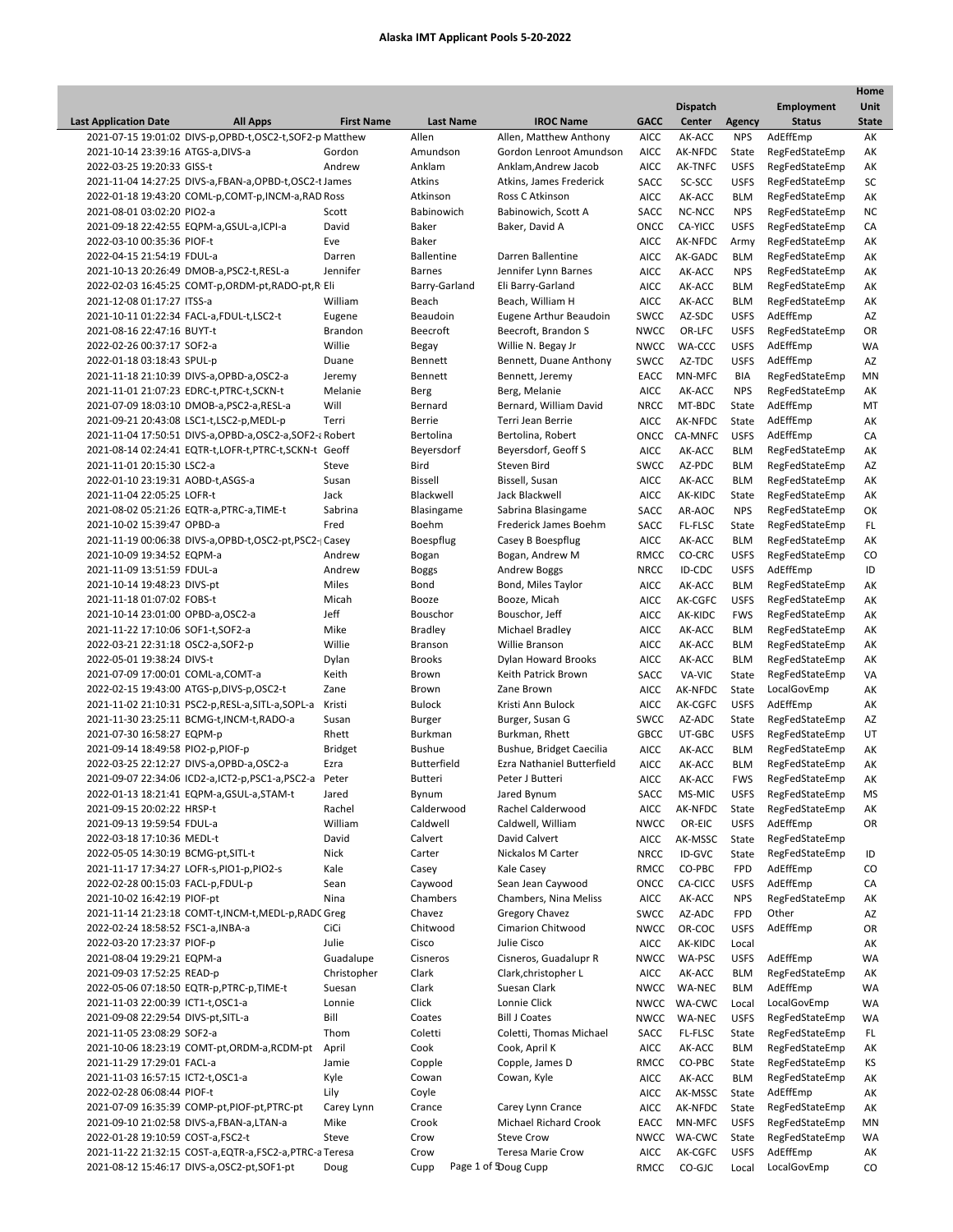ı

|                                      |                                                            |                   |                  |                                          |             |                          |               |                   | Home         |
|--------------------------------------|------------------------------------------------------------|-------------------|------------------|------------------------------------------|-------------|--------------------------|---------------|-------------------|--------------|
|                                      |                                                            |                   |                  |                                          |             | <b>Dispatch</b>          |               | <b>Employment</b> | Unit         |
| <b>Last Application Date</b>         | <b>All Apps</b>                                            | <b>First Name</b> | <b>Last Name</b> | <b>IROC Name</b>                         | <b>GACC</b> | Center                   | <b>Agency</b> | <b>Status</b>     | <b>State</b> |
|                                      | 2021-11-26 18:19:21 DIVS-a, OPBD-a, OSC2-a                 | Abe               | Davis            | <b>Richard Abe Davis</b>                 | <b>AICC</b> | AK-YTDC                  | <b>BLM</b>    | RegFedStateEmp    | AK           |
| 2021-09-23 21:35:58 AOBD-a           |                                                            | <b>Brian</b>      | Deck             | Deck, Brian Thomas                       | <b>AICC</b> | AK-ACC                   | <b>BLM</b>    | RegFedStateEmp    | AK           |
| 2022-01-28 21:43:05 DIVS-a, SOF2-t   |                                                            | Chris             | Demers           | <b>Christopher Blain Demers</b>          | <b>AICC</b> | AK-YTDC                  | <b>BLM</b>    | LocalGovEmp       | AK           |
| 2021-11-07 03:00:16 LSC1-a           |                                                            | Mike              | Dettori          | Mike Dettori                             | <b>GBCC</b> | ID-SCC                   | <b>USFS</b>   | AdEffEmp          | ID           |
|                                      | 2021-11-05 02:39:23 DIVS-a, OPBD-t, OSC2-t                 | Jason             | Devcich          | Jason P Devcich                          | AICC        | AK-YTDC                  | <b>NPS</b>    | RegFedStateEmp    | AK           |
|                                      | 2022-05-13 17:12:02 COST-t, EQTR-a, PTRC-a, TIME-t Lance   |                   | Devlin           | Devlin, Lance                            | SWCC        | AZ-WDC                   | <b>USFS</b>   | RegFedStateEmp    | AZ           |
| 2022-01-12 20:47:12 DIVS-p,SOF2-t    |                                                            | John              | Dibert           | John William Dibert                      | <b>AICC</b> | AK-NFDC                  | State         | RegFedStateEmp    | AK           |
|                                      | 2021-10-22 15:16:23 FACL-a, GSUL-a, LSC2-t                 | Chad              | <b>Dinges</b>    | <b>Chad Dinges</b>                       | RMCC        | WY-CPC                   | Local         | LocalGovEmp       | WY           |
| 2021-10-29 18:42:31 DIVS-t, TFLD-a   |                                                            | Amanda            | Disman           | Disman, Amanda Jacquiline                | <b>AICC</b> | AK-ACC                   | <b>BLM</b>    | RegFedStateEmp    | AK           |
| 2021-11-14 18:56:06 LSC1-a           |                                                            | Steven            | Dodds            | Steven Dodds                             | <b>GBCC</b> | UT-CDC                   | <b>USFS</b>   | AdEffEmp          | UT           |
| 2022-01-14 18:40:18 COST-a           |                                                            | Tina              | Donahue          | Donahue, Tina R.                         | AICC        | AK-NFDC                  | State         | RegFedStateEmp    | AK           |
| 2021-09-26 18:43:43 EQTR-a, PTRC-a   |                                                            | Kristine          | Donovan          | Kristine M Donovan                       | RMCC        | CO-PBC                   | State         | Other             | CO           |
| 2021-08-28 20:33:23 BCMG-t           |                                                            | Mario             | Dopazo           | Dopazo, mario A                          | <b>SWCC</b> | AZ-SDC                   | Local         | LocalGovEmp       | AZ           |
| 2021-07-26 22:36:06 INCM-a           |                                                            | Józef             | Drozdowski       | Drozdowski, Jozef                        | EACC        | MI-MIDC                  | <b>USFS</b>   | AdEffEmp          | MI           |
| 2022-05-04 22:13:57 DIVS-p,SOF2-t    |                                                            | Kris              | Dudley           | Dudley, Kristopher C                     | AICC        | AK-ACC                   | <b>BLM</b>    | RegFedStateEmp    | АK           |
| 2022-01-10 23:31:22 GISS-t           |                                                            | Zach              | Dufault          | Dufault, Zachary D                       | AICC        | AK-MSSC                  | State         | RegFedStateEmp    | AK           |
| 2021-09-13 17:21:41 LSC1-p,LSC2-p    |                                                            | Tim               | Durby            | Tim Durby                                | <b>SWCC</b> | AZ-ADC                   | Local         | RegFedStateEmp    | AZ           |
| 2021-08-23 21:13:42                  |                                                            | James             | Eleazer          |                                          | AICC        | AK-NFDC                  | State         | RegFedStateEmp    | AK           |
|                                      | 2022-01-14 20:07:51 BCMG-t, EQPM-t, SECM-p                 | Ethan             | Eley             | Ethan T. Eley                            | <b>AICC</b> | AK-ACC                   | <b>NPS</b>    | AdEffEmp          | AK           |
|                                      | 2021-10-24 03:52:19 FACL-a, GSUL-a, LSC2-a                 | Robert            | Emrick           | <b>Robert Emrick</b>                     | RMCC        | CO-FTC                   | <b>FPD</b>    | Other             | CO           |
|                                      | 2021-11-02 05:19:45 DIVS-p,OPBD-t,OSC2-t,SOF2-t Benjamin   |                   | Engelhardt       | Engelhardt, Benjamin L                   | RMCC        | CO-PBC                   | Local         | LocalGovEmp       | CO           |
| 2022-02-08 19:06:55 ORDM-s           |                                                            | Julia             | Everta           | Everta, Julia                            | ONCC        | <b>CA-NCIC</b>           | <b>USFS</b>   | RegFedStateEmp    | CA           |
| 2021-07-15 17:13:40 DIVS-a           |                                                            | Hugh              | Fairfield-Smith  | Hugh Fairfield-smith                     | RMCC        | CO-GJC                   | Local         | LocalGovEmp       | CO           |
| 2021-11-16 13:21:34 PTRC-p           |                                                            | Judy              | Farley           | Judy M Farley                            | SACC        | AR-AOC                   | <b>USFS</b>   | AdEffEmp          | AR           |
| 2022-04-15 00:55:33 BCMG-t           |                                                            | Anna              | Ferntheil        | Anna Ferntheil                           | AICC        | AK-ACC d Fire Department |               |                   | AK           |
| 2022-01-07 18:55:11 DIVS-t           |                                                            | Ross              | Fielder          | <b>William Fielder</b>                   | <b>NWCC</b> | OR-COC                   | <b>USFS</b>   | RegFedStateEmp    | OR           |
| 2021-08-11 15:43:03 BCMG-t           |                                                            | Brian             | Finch            | James Brian Finch                        | SWCC        | AZ-ADC                   | Local         | LocalGovEmp       | AZ           |
|                                      | 2022-04-07 00:58:21 DIVS-a,OPBD-p,OSC2-a                   | Isaiah            | Fischer          | Fischer, Isaiah Curtis                   | <b>AICC</b> | AK-ACC                   | <b>BLM</b>    | LocalGovEmp       | AK           |
| 2021-11-05 22:34:09 PIO1-a, PIO2-a   |                                                            | Kris              | Fister           | Fister, Kristine                         | <b>AICC</b> | AK-ACC                   | <b>NPS</b>    | RegFedStateEmp    | AK           |
| 2022-02-07 23:05:02 DIVS-a           |                                                            | Zach              | Fleming          | Fleming, Zachary L                       | <b>AICC</b> | AK-ACC                   | <b>NPS</b>    | AdEffEmp          | АK           |
|                                      | 2022-04-15 20:00:05 DIVS-p,OPBD-t,OSC2-t                   | Randy             | Foland           | Randy Foland                             | <b>AICC</b> | AK-ACC                   | <b>BLM</b>    | RegFedStateEmp    | AK           |
| 2021-10-25 20:42:02 EQPM-a, GSUL-t   |                                                            | Drew              | Ford             | Ford, Drew T                             | SACC        | NC-NCC                   | <b>USFS</b>   | RegFedStateEmp    | <b>NC</b>    |
|                                      | 2021-11-03 01:06:11 DOCL-t, EQPM-t, FOBS-t, LSC2-t, Manch  |                   | Garhart          | Garhart, Manch Gunnar                    | AICC        | AK-MSSC                  | Local         | LocalGovEmp       | AK           |
| 2021-07-25 17:36:40 SCKN-a           |                                                            | Edward            | Gazzetti         | <b>Edward William Gazzetti</b>           | RMCC        | CO-RMC                   | <b>USFS</b>   | RegFedStateEmp    | CO           |
| 2021-08-22 16:55:17 LOFR-t, MEDL-s   |                                                            | Bonnie            | Gibbons          | <b>Bonnie Gibbons</b>                    | RMCC        | CO-FTC                   | <b>USFS</b>   | AdEffEmp          | CO           |
| 2021-08-03 16:52:15 DIVS-a, OSC2-t   |                                                            | Trent             | Girard           | <b>Trenton Girard</b>                    | SACC        | TN-TNC                   | <b>USFS</b>   | RegFedStateEmp    | TN           |
|                                      | 2021-11-03 22:58:40 OPBD-a,OSC1-p,OSC2-a                   | Jon               | Glover           | Jonathan Glover                          | <b>AICC</b> | AK-ACC                   | <b>NPS</b>    | AdEffEmp          | AK           |
| 2021-11-16 02:35:46 PTRC-p,TIME-p    |                                                            | Colleen           | Goff             | Colleen Goff                             | <b>GBCC</b> | UT-CDC                   | <b>NPS</b>    | AdEffEmp          | UT           |
| 2022-01-17 12:42:12 BCMG-a, FACL-a   |                                                            | Andrew            | Goldman          | Goldman Andrew Scott                     | RMCC        | CO-FTC                   | <b>FPD</b>    |                   | CO           |
| 2021-11-17 20:43:42 SOF1-t,SOF2-p    |                                                            | Thomas            | Greiling         | Greiling, Thomas E                       | AICC        | AK-NFDC                  | State         | RegFedStateEmp    | AK           |
|                                      | 2022-02-04 18:18:06 EQPM-t,GISS-a,SCKN-t                   | Daniel            | Griggs           |                                          | <b>AICC</b> | AK-ACC                   | <b>BLM</b>    | RegFedStateEmp    | AK           |
| 2021-09-10 18:18:44 FSC1-s           |                                                            | LuAnn             | Grover           | LuAnn Grover                             | SACC        | <b>TX-TIC</b>            | <b>USFS</b>   | AdEffEmp          | <b>TX</b>    |
| 2021-12-03 00:44:08 FDUL-a,LSC2-s    |                                                            | Edward            | Haen             | <b>Edward Haen</b>                       | <b>AICC</b> | AK-GADC                  | <b>BLM</b>    | RegFedStateEmp    | AK           |
|                                      | 2022-04-04 21:03:48 FOBS-p,RESL-t,SCKN-p,SITL-pt Kristy    |                   | Hajny            | Kristy Marie Hajny                       | <b>AICC</b> | AK-ACC                   | <b>BLM</b>    | RegFedStateEmp    | AK           |
|                                      | 2021-11-12 04:11:34 FACL-p,LSC2-t,LSC3-p                   | Gary              | Hamilton         | Hamilton, Gary Bruce                     | <b>SWCC</b> | AZ-SDC                   | <b>USFS</b>   | AdEffEmp          | AZ           |
| 2021-10-29 21:42:57 SOF1-a,SOF2-a    |                                                            | Jeff              | Hammes           | Jeffery Jon Hammes                       | <b>GBCC</b> | ID-EIC                   | <b>USFS</b>   | AdEffEmp          | ID           |
| 2022-03-21 16:11:10 FSC1-pt          |                                                            | Chris             | Hamp             | Hamp, Christine Elizabeth                | <b>NWCC</b> | WA-NEC                   | Local         | LocalGovEmp       | WA           |
| 2021-08-31 05:54:03 EQTR-pt, PTRC-pt |                                                            | Lynne             | Hanzawa          | Lynne Hanzawa                            | ONCC        | CA-MNFC                  | <b>FWS</b>    | RegFedStateEmp    | CA           |
| 2021-07-13 17:29:16 PIOF-t           |                                                            | Ira               | Hardy            | Hardy, Ira Lucas                         | <b>AICC</b> | AK-NFDC                  | State         | AdEffEmp          | АK           |
| 2022-02-16 22:37:41 ITSS-t           |                                                            | Eddy              | Haroun           |                                          | <b>AICC</b> | AK-ACC                   | <b>BLM</b>    | RegFedStateEmp    | АK           |
|                                      | 2021-07-14 05:51:54 LOFR-t, PIO1-pt, PIO2-p                | Sam               | Harrel           | Sam A Harrel                             | AICC        | AK-NFDC                  | State         | AdEffEmp          | АK           |
| 2021-11-18 18:06:05 PIO2-a           |                                                            | Jamie             | Hart             | Hart, Jamie                              | AICC        | AK-CRSC                  | <b>NPS</b>    | RegFedStateEmp    | АK           |
|                                      | 2021-11-05 03:38:11 COMP-a, FSC2-p, TIME-a, Team: Barbara  |                   | Haxby            | Barbara Lynn Haxby                       | <b>NWCC</b> | WA-NEC                   | <b>BLM</b>    | AdEffEmp          | <b>WA</b>    |
| 2021-11-16 14:26:39 COMP-t           |                                                            | Jennifer          | Hebbeler         | Hebbeler, Jennifer Lynn                  | <b>NICC</b> | ID-NIC                   | BIA           | RegFedStateEmp    | ID           |
| 2021-11-19 19:53:19 REAC-s, READ-s   |                                                            | Bill              | Hedman           | Hedman, William                          | <b>AICC</b> | AK-ACC                   | <b>BLM</b>    | RegFedStateEmp    | АK           |
| 2022-03-17 22:21:18 MEDL-pt          |                                                            | Karin             | Hefington        |                                          | <b>AICC</b> | AK-ACC                   | <b>BLM</b>    | AdEffEmp          | АK           |
| 2021-09-16 02:50:17 MEDL-p           |                                                            | Jesus             | Hernandez        | Jesus Hernandez                          | SWCC        | AZ-PHC                   | <b>USFS</b>   | AdEffEmp          | AZ           |
| 2022-02-05 14:55:56 COST-a           |                                                            | Kay               | High             | Kathleen High                            | <b>NWCC</b> | OR-BMC                   | <b>USFS</b>   | AdEffEmp          | OR           |
| 2021-10-05 00:19:20 GISS-t           |                                                            | Samuel            | Hooper           | Hooper, Murray Samuel                    | <b>AICC</b> | AK-YTDC                  | <b>NPS</b>    | RegFedStateEmp    | АK           |
| 2022-05-13 23:09:00 PROC-t           |                                                            | Cynthia           | Horwitz          |                                          | AICC        | AK-TNFC                  | <b>USFS</b>   | RegFedStateEmp    | АK           |
| 2022-03-01 22:12:22 GISS-a           |                                                            | <b>Brian</b>      | Houseman         | Brian Houseman                           | AICC        | AK-CGFC                  | <b>USFS</b>   | RegFedStateEmp    | АK           |
|                                      | 2021-07-09 16:45:59 BUYM-pt,COMP-pt,EQTR-pt,P Becky        |                   | Howard           | Rebecca Rhae Howard                      | <b>AICC</b> | AK-KIDC                  | State         | RegFedStateEmp    | АK           |
|                                      | 2021-11-29 18:43:11 ICT2-p,OPBD-p,OSC1-p,OSC2-1 Kato       |                   | Howard           | Timothy Kato Howard                      | AICC        | AK-NFDC                  | State         | RegFedStateEmp    | АK           |
| 2022-04-29 23:28:13 FOBS-a, SITL-a   |                                                            | Travis            | Howell           | Travis Joseph Howell                     | AICC        | AK-GADC                  | <b>BLM</b>    | RegFedStateEmp    | АK           |
|                                      | 2022-02-10 19:45:49 BCMG-a, FACL-pt, LSC2-pt, ORD Jennifer |                   | Hrobak           |                                          | <b>AICC</b> | AK-ACC                   | <b>BLM</b>    | RegFedStateEmp    | АK           |
| 2021-07-09 16:12:27 GISS-a, SITL-a   |                                                            | Jeremy            | Hruska           | Hruska, Jeremy J                         | <b>NWCC</b> | OR-EIC                   | <b>BLM</b>    | RegFedStateEmp    | OR           |
|                                      | 2021-11-17 18:20:16 HRSP-t,SOF1-p,SOF2-a                   | Tom               | Hudson           | Hudson, Thomas                           | AICC        | AK-CGFC                  | <b>USFS</b>   | AdEffEmp          | АK           |
| 2021-11-03 15:42:00 PIO2-a           |                                                            | Mary              | Huels            | Huels, Mary E                            | <b>NWCC</b> | WA-CCC                   | <b>USFS</b>   | AdEffEmp          | WA           |
| 2022-02-15 18:59:18 DIVS-t           |                                                            | Isaac             | Hull             | Isaac Christopher Hull                   | <b>AICC</b> | AK-YTDC                  | <b>NPS</b>    | RegFedStateEmp    | АK           |
| 2021-10-27 15:14:29 BCMG-a,EQPM-p    |                                                            | Christopher       |                  | Infante Page 2 of 5nfante, Christopher A | <b>AICC</b> | AK-ACC                   | <b>NPS</b>    | RegFedStateEmp    | AK           |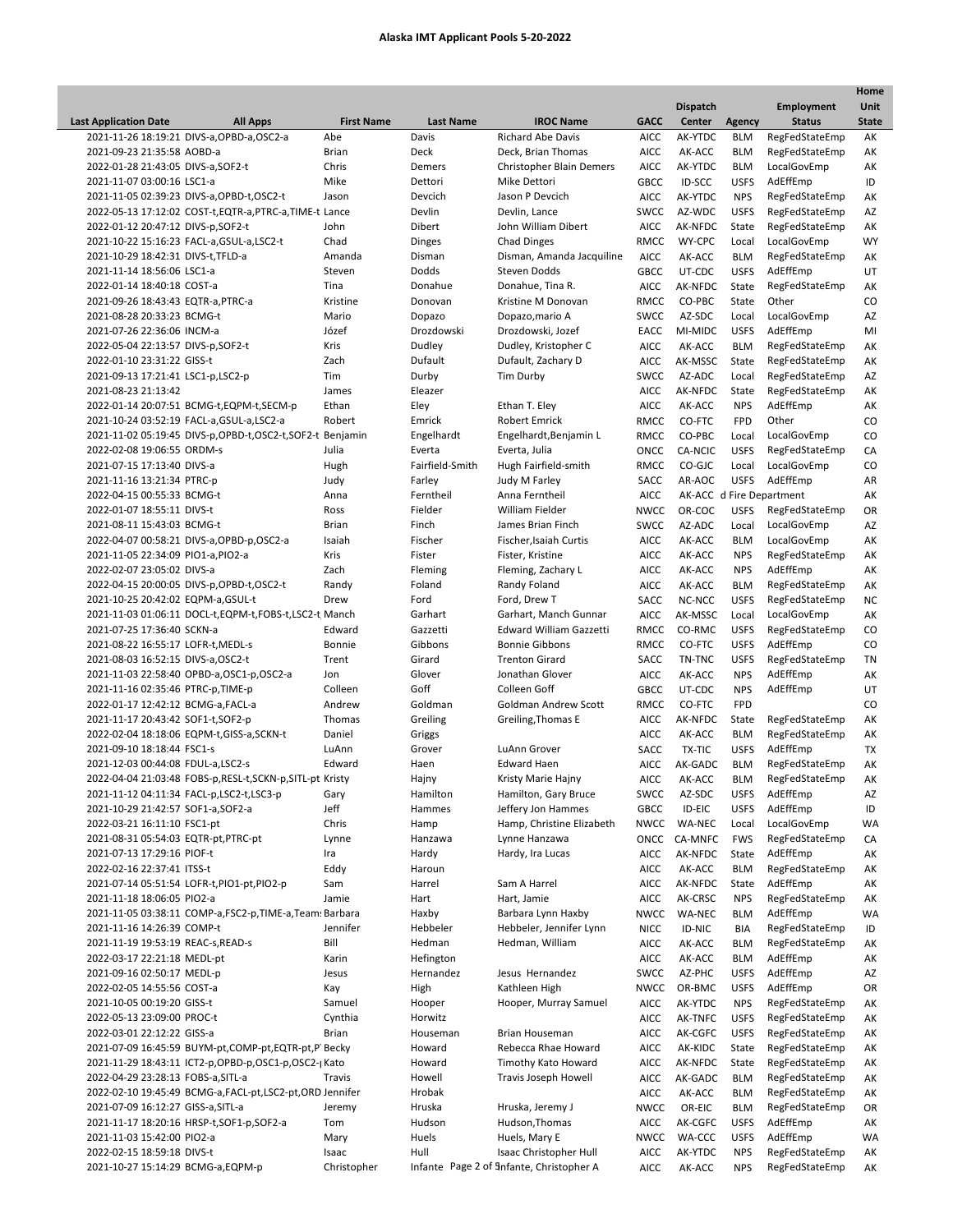l

|                                     |                                                             |                   |                  |                            |             |                 |               |                   | Home         |
|-------------------------------------|-------------------------------------------------------------|-------------------|------------------|----------------------------|-------------|-----------------|---------------|-------------------|--------------|
|                                     |                                                             |                   |                  |                            |             | <b>Dispatch</b> |               | <b>Employment</b> | Unit         |
| <b>Last Application Date</b>        | <b>All Apps</b>                                             | <b>First Name</b> | <b>Last Name</b> | <b>IROC Name</b>           | <b>GACC</b> | Center          | <b>Agency</b> | <b>Status</b>     | <b>State</b> |
| 2021-10-21 23:06:47 PIO2-a          |                                                             | Beth              | Ipsen            | Ipsen. Elizabeth Ann       | <b>AICC</b> | AK-ACC          | <b>BLM</b>    | RegFedStateEmp    | АK           |
| 2022-05-15 23:00:42 EQTR-pt         |                                                             | Sylvia            | Jacobson         | Jacobson, Sylvia M         | AICC        | AK-NFDC         | State         | AdEffEmp          | AK           |
| 2022-02-17 00:11:56 GISS-a          |                                                             | Marjorie          | Jerez            | Marjorie Jerez             | RMCC        | CO-GJC          | <b>USFS</b>   | RegFedStateEmp    | CO           |
|                                     | 2022-05-04 18:27:17 DIVS-a, SOFR, Safety Officer, Li Justen |                   | Johansen         | Johansen, Justen William   | <b>AICC</b> | AK-ACC          | <b>BLM</b>    | RegFedStateEmp    | AK           |
| 2021-07-26 21:21:09                 |                                                             | AJ                | Johnson          | Alfred Johnson             | <b>AICC</b> | AK-ACC          | <b>NPS</b>    | RegFedStateEmp    | AK           |
| 2021-09-24 17:33:44 LSC2-s          |                                                             | Alysa             | Johnson          | Alysa Marilyn Johnson      | AICC        | AK-NFDC         | State         | AdEffEmp          | AK           |
|                                     | 2021-09-08 21:35:01 MEDL-pt,PIO2-pt,PIOF-a                  | Emery             | Johnson          | Emery Elizabeth Johnson    | AICC        | AK-NFDC         | State         | AdEffEmp          | AK           |
| 2021-07-30 19:27:59 FBAN-t          |                                                             | Patrick           | Johnson          | Johnson, Patrick C         | EACC        | MN-MFC          | <b>USFS</b>   | RegFedStateEmp    | MN           |
|                                     | 2021-11-05 19:09:40 FBAN-a,LTAN-a,SOPL-a                    |                   | Johnson          | Patricia Johnson           | EACC        | MN-MFC          | <b>USFS</b>   | RegFedStateEmp    | MN           |
|                                     |                                                             | Patty             |                  |                            |             |                 |               |                   |              |
| 2022-02-01 20:27:51 PIOF-t          |                                                             | Aleph             | Johnston-Bloom   | Aleph Johnston Bloom       | <b>AICC</b> | AK-CGFC         | <b>USFS</b>   | AdEffEmp          | AK           |
| 2021-10-05 23:34:47 GISS-a          |                                                             | Leah              | Jones            | Leah Jones                 | AICC        | AK-MSSC         | Local         | LocalGovEmp       | AK           |
| 2021-10-15 22:08:07 GISS-a          |                                                             | Matt              | Judd             | Matt Judd                  | EACC        | MN-MFC          | <b>USFS</b>   | RegFedStateEmp    | MN           |
|                                     | 2021-11-09 01:38:06 BCMG-a, EQPM-a, FACL-a                  | Lester            | Kaiser           | Lester W Kaiser            | RMCC        | CO-PBC          | State         | AdEffEmp          | KS           |
| 2021-09-28 00:01:37 DIVS-a          |                                                             | Evan              | Karp             | Karp, Evan Elliot          | <b>AICC</b> | AK-ACC          | <b>BLM</b>    | RegFedStateEmp    | AK           |
| 2021-08-31 23:54:24 MEDL-t          |                                                             | Coleen            | Kautt            | Kautt, coleen              | <b>NRCC</b> | MT-LEC          | <b>BLM</b>    | AdEffEmp          | MT           |
|                                     | 2021-07-09 03:48:57 FACL-a,GSUL-a,LSC2-a                    | Jonathan          | Kautt            | Jonathan M Kautt           | <b>NRCC</b> | MT-LEC          | <b>BLM</b>    | AdEffEmp          | MT           |
|                                     | 2021-11-09 19:48:27 EQTR-t, PIOF-t, PTRC-pt                 | Kathleen          | Kavalok          | Kathleen Kavalok           | <b>AICC</b> | AK-ACC          | <b>NPS</b>    | RegFedStateEmp    | AK           |
|                                     | 2022-05-03 00:17:40 BCMG-a,EQPM-a,GSUL-a,RCDI Alexander     |                   | Kemnitz          | Alexander Nicholas Kemnitz | <b>AICC</b> | AK-NFDC         | State         | RegFedStateEmp    | AK           |
|                                     | 2021-09-09 23:08:41 BUYM-t, EQTR-a, PTRC-p                  | Catherine         | Keyse-Sweet      | Keyse-sweet, Catherine     | <b>AICC</b> | AK-ACC          | <b>BLM</b>    | RegFedStateEmp    | AK           |
| 2022-03-17 21:51:41 PIOF-t          |                                                             | Dev Dharm         | Khalsa           |                            | <b>AICC</b> | AK-YTDC         | <b>NPS</b>    | AdEffEmp          |              |
|                                     |                                                             |                   |                  |                            |             |                 |               |                   |              |
|                                     | 2022-02-16 15:54:56 BCMG-a, FACL-a, LSC3-a, STAM- Alfred    |                   | Kingsley         | Alfred Kingsley            | <b>SWCC</b> | AZ-ADC          | State         | AdEffEmp          | AZ           |
| 2022-02-17 17:32:39 GISS-a          |                                                             | Andy              | Kirsch           | Kirsch, Andy               | <b>AICC</b> | AK-ACC          | <b>NPS</b>    | RegFedStateEmp    | ID           |
| 2021-10-01 16:44:14 GISS-a          |                                                             | Kenneth           | Kleewein         | Kenneth Kleewein           | AICC        | AK-MSSC         | Local         | LocalGovEmp       | AK           |
|                                     | 2022-01-21 18:58:38 LOFR-t, PIO2-pt, PIOF-pt                | Joan              | Kluwe            | Joan Kluwe                 | <b>AICC</b> | AK-ACC          | <b>NPS</b>    | AdEffEmp          | AK           |
|                                     | 2022-04-07 01:57:06 DIVS-a, OPBD-t, OSC2-pt                 | Brandon           | Kobayashi        | Brandon Wayne Kobayashi    | <b>AICC</b> | AK-ACC          | <b>BLM</b>    | RegFedStateEmp    | AK           |
|                                     | 2021-10-29 16:39:38 DIVS-a, PSC1-p, PSC2-s                  | Adam              | Kohley           | Adam Kohley                | <b>AICC</b> | AK-ACC          | <b>BLM</b>    | RegFedStateEmp    | AK           |
| 2022-01-26 23:02:28 ORDM-pt, RCDM-a |                                                             | Morgan            | Kothe            | Morgan A Kothe             | <b>AICC</b> | AK-ACC          | <b>BLM</b>    | RegFedStateEmp    | AK           |
| 2022-05-14 00:25:14 ASGS-t,DIVS-a   |                                                             | Kay               | Kudo             | Kudo, Kay K                | AICC        | AK-YTDC         | <b>BLM</b>    | RegFedStateEmp    | AK           |
|                                     | 2021-10-24 03:37:41 ICD1-a,ICD2-a,ICT1-a,ICT2-a,L(Tom       |                   | Kurth            | J. Thomas Kurth            | <b>AICC</b> | AK-NFDC         | State         | RegFedStateEmp    | AK           |
|                                     | 2021-10-21 04:43:18 FDUL-t,LSC1-a,LSC2-a,ORDM-a Janet       |                   | Ladd             | Janet G Ladd               | <b>AICC</b> | AK-ACC          | <b>BLM</b>    | AdEffEmp          | AK           |
|                                     | 2021-10-25 22:10:00 REAC-s, READ-a, SCKN-t                  | Erica             | Lamb             | Erica K Lamb               | <b>AICC</b> | AK-ACC          | <b>BLM</b>    | RegFedStateEmp    | AK           |
|                                     |                                                             | Lisa              | Lambert          |                            |             |                 |               |                   |              |
| 2022-04-20 21:08:47 GISS-pt         |                                                             |                   |                  | Lambert, Lisa Marie        | <b>AICC</b> | AK-TNFC         | <b>USFS</b>   | RegFedStateEmp    | AK           |
| 2022-03-23 17:51:49 DIVS-t          |                                                             | Weddle            | Larry            | Leonard Leroy Weddle       | AICC        | AK-ACC          | <b>NPS</b>    | RegFedStateEmp    | AK           |
| 2021-07-09 01:56:31 HEBM-a          |                                                             | Rob               | Larson           | Larson Robert L            | <b>AICC</b> | AK-MSSC         | State         | RegFedStateEmp    | AK           |
| 2021-07-26 18:39:47 BCMG-a          |                                                             | Daniel            | Lasanen          | Daniel J Lasanen           | EACC        | MN-MFC          | <b>FWS</b>    | RegFedStateEmp    | MN           |
| 2022-01-04 18:57:58 EQTR-a, PTRC-a  |                                                             | Casey             | LaVoie           | LaVoie, Casey Joel         | AICC        | AK-TNFC         | <b>USFS</b>   | RegFedStateEmp    | АK           |
|                                     | 2021-12-29 18:23:44 EQTR-pt, INBA-pt, PTRC-pt               | Lee               | Lemay            | Lemay, Lee Elizabeth       | <b>AICC</b> | AK-NFDC         | State         | RegFedStateEmp    | AK           |
| 2021-08-08 14:52:38 SOF2-a          |                                                             | Kim               | Lemke            | Lemke, kim                 | EACC        | WI-WIC          | <b>BIA</b>    | AdEffEmp          | WI           |
| 2021-09-12 17:19:23 COML-a          |                                                             | Lindsey           | Lien             | Lien, Lindsey Charles      | <b>AICC</b> | AK-ACC          | <b>BLM</b>    | AdEffEmp          | AK           |
| 2022-02-10 04:29:32 PIOF-t          |                                                             | Ari               | Lightsey         | Ariel LF Lightsey          | GBCC        | NV-SFC          | <b>BLM</b>    | AdEffEmp          | <b>NV</b>    |
|                                     | 2022-02-11 01:27:35 ATGS-s, OPBD-p, OSC1-t, OSC2-: Jacob    |                   | Livingston       | Jacob B. Livingston        | AICC        | AK-GADC         | <b>BLM</b>    | RegFedStateEmp    | АK           |
| 2021-07-21 16:29:36 FDUL-p          |                                                             | James             | Lowe             | Lowe, James                | SACC        | VA-VIC          | <b>USFS</b>   | RegFedStateEmp    | VA           |
| 2021-07-09 14:43:25 MEDL-p          |                                                             | Meredith          | Lund             | Meredith D Lund            | EACC        | NH-NEC          | State         | RegFedStateEmp    | <b>NH</b>    |
| 2021-11-30 16:44:47 ITSS-a          |                                                             | Tammy             | Mace             | Mace, Tammy                | <b>AICC</b> | AK-ACC          | <b>BLM</b>    | RegFedStateEmp    | AK           |
|                                     |                                                             |                   |                  |                            |             |                 |               |                   |              |
|                                     | 2022-01-07 21:57:53 BCMG-a,EQPM-a,GSUL-a                    | Albert            | Macica           | Albert Macica              | <b>AICC</b> | AK-NFDC         | AKNat         |                   | AK           |
| 2022-04-20 22:50:46 FDUL-a          |                                                             | Melody            | Magnuson-Strick  |                            | <b>AICC</b> | AK-SWSC         | State         | RegFedStateEmp    | AK           |
| 2021-09-08 22:51:13 AOBD-a, ASGS-a  |                                                             | Mike              | Maguire          | Michael R. Maguire         | SACC        | NC-NCC          | <b>USFS</b>   | AdEffEmp          | <b>NC</b>    |
| 2022-01-28 23:21:43 FDUL-a          |                                                             | Loretta           | Maillelle        | Loretta Maillelle          | AICC        | AK-ACC          | State         | RegFedStateEmp    | AK           |
| 2021-12-02 15:47:53 DIVS-t          |                                                             | Chase             | Maness           | Maness, Chase Kevin        | <b>GBCC</b> | NV-EIC          | <b>BLM</b>    | RegFedStateEmp    | NV           |
|                                     | 2021-09-10 17:36:14 DMOB-p,DOCL-t,PSC2-a,RESL- Alan         |                   | Martin           | Alan W Martin              | EACC        | WI-WISC         | State         | RegFedStateEmp    | WI           |
| 2021-10-02 17:03:50 AOBD-a          |                                                             | Jay               | Matsen           | Jay D Matsen               | <b>NWCC</b> | WA-PSC          | <b>USFS</b>   | AdEffEmp          | WA           |
| 2021-11-16 01:00:11 EQTR-a, PTRC-a  |                                                             | Cristina          | Matteson         | 00000112064                | SWCC        | NM-SWC          | <b>USFS</b>   | RegFedStateEmp    | ΝM           |
|                                     | 2021-10-06 20:36:36 EQTR-t, PTRC-p, TIME-t                  | Maureen           | Mayo             | Maureen Mayo               | <b>AICC</b> | AK-NFDC         | State         | AdEffEmp          | AK           |
| 2022-03-04 21:41:37 DIVS-a          |                                                             | Jamie             | Mayor            | James Mayor                | <b>AICC</b> | AK-ACC          | <b>BLM</b>    | RegFedStateEmp    | АK           |
|                                     | 2022-01-26 22:32:54 ICT1-p,ICT2-a,LOFR-t,OPBD-a             | Norm              | McDonald         | Norman G McDonald          | <b>AICC</b> | AK-NFDC         | State         | RegFedStateEmp    | АK           |
| 2021-11-05 16:32:41 PIOF-t          |                                                             | Caron             | McKee            | McKee, Caron Anne          | AICC        | AK-ACC          | <b>NPS</b>    | RegFedStateEmp    | AK           |
|                                     |                                                             |                   |                  |                            |             |                 |               |                   |              |
|                                     | 2022-01-17 22:09:55 ATGS-a, DIVS-a, EQPM-t                  | Ryan              | McPherson        | Ryan B McPherson           | AICC        | AK-ACC          | <b>BLM</b>    | RegFedStateEmp    | АK           |
|                                     | 2021-11-19 18:37:50 BCMG-a,EQPM-a,FACL-a,RCDI Cameron       |                   | <b>McQuivey</b>  | Cameron R McQuivey         | <b>GBCC</b> | UT-CDC          | <b>BLM</b>    | RegFedStateEmp    | UT           |
| 2022-01-18 22:26:57 COMT-t, RADO-t  |                                                             | Lolito            | Mendoza          | Mendoza, Lolito Altares    | <b>AICC</b> | AK-ACC          | <b>BLM</b>    | RegFedStateEmp    | АK           |
|                                     | 2021-11-03 14:17:03 BCMG-a, FACL-a, ORDM-t                  | <b>Brett</b>      | Mierendorf       | Mierendorf, Brett J        | <b>SWCC</b> | AZ-ADC          | Local         | LocalGovEmp       | AZ           |
| 2022-01-13 00:04:35 TIME-a          |                                                             | Ellie             | Miller           | <b>Elinor Miller</b>       | EACC        | WI-EACC         | <b>USFS</b>   | AdEffEmp          | WI           |
| 2022-05-09 18:01:10 DIVS-a          |                                                             | Jacob             | Miller           | Miller, Jacob H            | <b>AICC</b> | AK-ACC          | <b>BLM</b>    | RegFedStateEmp    | АK           |
| 2022-01-26 00:11:59 GISS-t          |                                                             | Kim               | Milton           | Milton, Kimberly Ellen     | <b>AICC</b> | AK-ACC          | <b>FWS</b>    | RegFedStateEmp    | AK           |
|                                     | 2022-02-22 19:23:19 FBAN-p,LTAN-p,SOPL-t                    | Christopher       | Moore            | Christopher Moore          | <b>AICC</b> | AK-ACC          | <b>BLM</b>    | RegFedStateEmp    | АK           |
| 2021-09-02 02:37:55 ASGS-p, HEBM-p  |                                                             | Dave              | Moore            | David A. Moore Jr.         | SACC        | KY-KIC          | <b>USFS</b>   | AdEffEmp          | КY           |
| 2022-01-20 14:51:10 MEDL-s          |                                                             | James (Jim)       | Morgan           | James Morgan               | <b>SWCC</b> | AZ-ADC          | FPD           |                   | AZ           |
| 2021-10-27 21:39:40 DIVS-a          |                                                             | <b>Brian</b>      | Mork             | <b>Brian Mork</b>          |             |                 | <b>NPS</b>    | RegFedStateEmp    | АK           |
|                                     |                                                             |                   |                  |                            | <b>AICC</b> | AK-YTDC         |               |                   |              |
| 2021-07-09 02:40:26 COMT-a          |                                                             | Steve             | Mortensen        | Mortensen, Steve           | EACC        | MN-MFC          | BIA           | RegFedStateEmp    | ΜN           |
| 2022-01-06 18:50:52 COMT-p          |                                                             | Janet             | Moser            | Janet S. Moser             | RMCC        | CO-MTC          | Local         | LocalGovEmp       | CO           |
| 2021-10-07 21:39:10 ITSS-s          |                                                             | Calvin            | Moses            | Page 3 of SCalvin Moses    | <b>AICC</b> | AK-ACC          | <b>BLM</b>    | RegFedStateEmp    | AK           |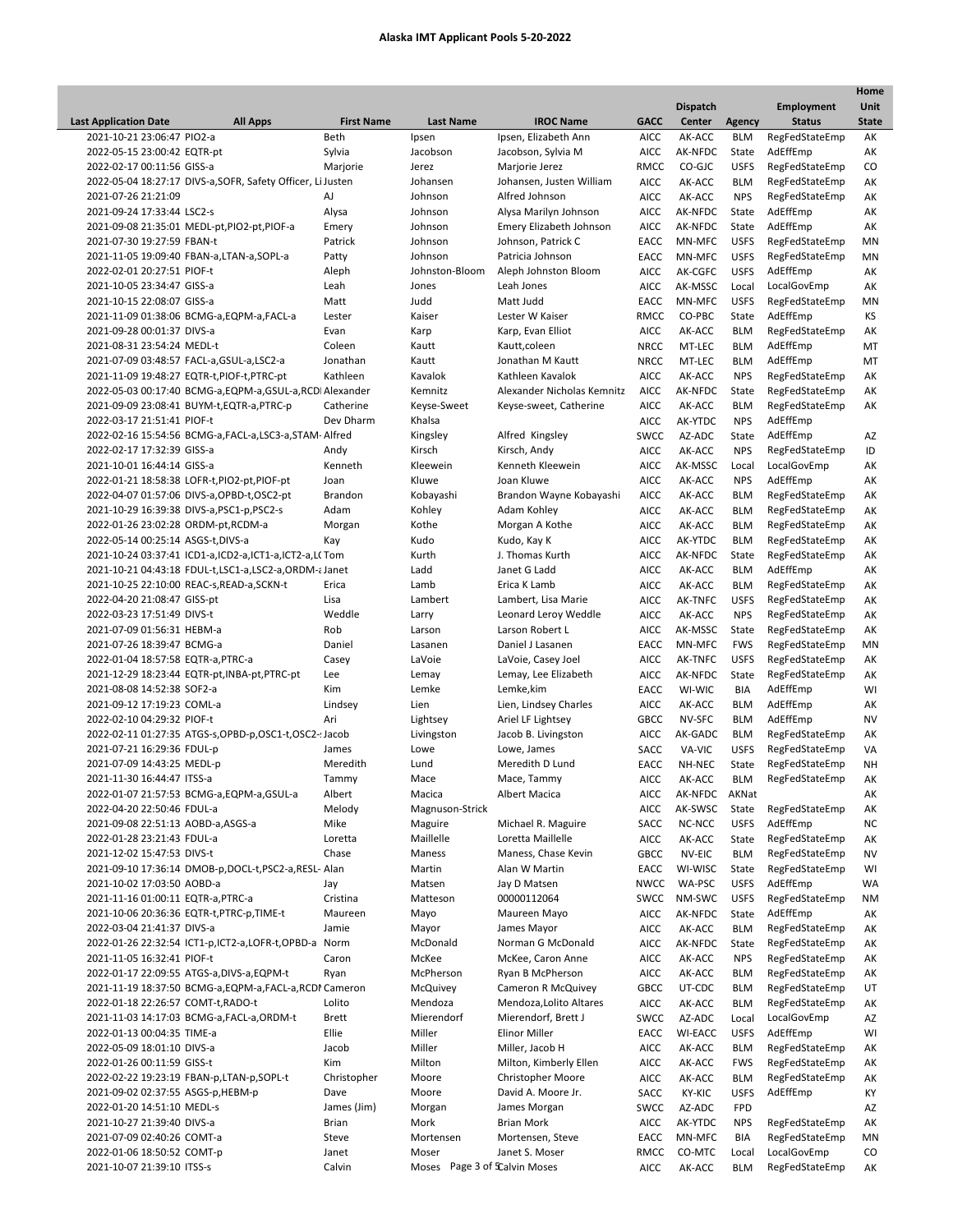|                                                                 |                   |                                 |                                     |             |                 |               |                            | Home         |
|-----------------------------------------------------------------|-------------------|---------------------------------|-------------------------------------|-------------|-----------------|---------------|----------------------------|--------------|
|                                                                 |                   |                                 |                                     |             | <b>Dispatch</b> |               | <b>Employment</b>          | <b>Unit</b>  |
| <b>Last Application Date</b><br><b>All Apps</b>                 | <b>First Name</b> | <b>Last Name</b>                | <b>IROC Name</b>                    | <b>GACC</b> | Center          | <b>Agency</b> | <b>Status</b>              | <b>State</b> |
| 2021-11-08 19:53:27 LOFR-pt, PIO1-pt, PIO2-a                    | Tim               | Mowry                           | <b>Timothy Mowry</b>                | AICC        | AK-NFDC         | State         | RegFedStateEmp             | AK           |
| 2022-03-28 15:55:04 BCMG-t,ORDM-a,RCDM-a                        | Jade              | Muir                            | Muir, Jade R                        | NRCC        | MT-BRC          | <b>USFS</b>   | RegFedStateEmp             | МT           |
| 2021-09-10 17:27:19 PTRC-t                                      | Denny             | Murphy                          | Murphy, Mica D                      | <b>AICC</b> | AK-ACC          | <b>NPS</b>    | RegFedStateEmp             | AK           |
| 2021-09-21 21:26:54 BUYM-a, Other-s                             | Kristin           | Musch                           | Musch, Kristin L                    | <b>AICC</b> | AK-CGFC         | <b>USFS</b>   | RegFedStateEmp             | AK           |
| 2021-11-09 19:13:31 DOCL-a, RESL-t, SCKN-a                      | Susanna           | Nancarrow                       | Susanna M Nancarrow                 | <b>AICC</b> | AK-ACC          | <b>NPS</b>    | RegFedStateEmp             | AK           |
| 2021-07-09 18:46:39 PIO1-a                                      | Al                | Nash                            | Kim Alan Nash                       | NRCC        | MT-BDC          | <b>BLM</b>    | RegFedStateEmp             | MT           |
| 2021-09-10 17:23:32 FACL-a,FDUL-s,LSC2-t                        | Jeff              | Nauman                          | Jeffrey C Nauman                    | <b>GBCC</b> | ID-BDC          | <b>BLM</b>    | AdEffEmp                   | ID           |
| 2021-07-29 19:08:24 COMP-p, TIME-p                              | Tracy             | Nicholson                       | Nicholson, Tracy                    | <b>AICC</b> | AK-NFDC         | State         | AdEffEmp                   | AK           |
| 2021-12-23 20:31:37 EQTR-t, PTRC-a                              | Nichole           | Nickols                         | Nickols, Nichole L                  | <b>AICC</b> | AK-ACC          | <b>BLM</b>    | RegFedStateEmp             | AK           |
| 2021-10-06 02:52:45 DMOB-a, DOCL-a, RESL-a, SCKN Fred           |                   | Noack                           | Fred Knut Noack                     | <b>NWCC</b> | WA-PSC          | <b>USFS</b>   | AdEffEmp                   | WA           |
| 2021-11-03 19:55:01 PIOF-a                                      | Chris             | Noel                            | Noel, Christopher Lee               | <b>AICC</b> | AK-NFDC         | Local         | LocalGovEmp                | AK           |
| 2022-02-01 23:28:52 COML-a,COMT-p                               | Mike              | Norman                          | Mike Norman                         | RMCC        | CO-MTC          | State         | RegFedStateEmp             | CO           |
| 2021-11-15 22:32:58 DIVS-a, ICT2-t, OPBD-p, OSC2-p Clinton      |                   | Northway                        | Northway, Clinton                   | <b>AICC</b> | AK-NFDC         | AKNat         | Other                      | AK           |
| 2021-10-04 23:55:28 COMP-pt, PTRC-p, SCKN-pt, TIM Madelyn       |                   | Novak                           | Madelyn Rose Novak                  | <b>AICC</b> | AK-NFDC         | State         | RegFedStateEmp             | AK           |
| 2021-07-26 21:11:01 GISS-t                                      | Erin              | Novakovich                      | Novakovich, Erin Kay                | <b>AICC</b> | AK-NFDC         | State         | RegFedStateEmp             | AK           |
| 2021-11-16 15:18:06 EQTR-a, PROC-t                              | Sean              | O'Nea                           | Oneal, Sean Eugene                  | SACC        | FL-FLSC         | State         | RegFedStateEmp             | FL.          |
| 2021-10-25 17:36:27 BCMG-t,ORDM-t                               | Anna              | O'Brien                         | Unknown                             | <b>AICC</b> | AK-MSSC         | <b>NPS</b>    | RegFedStateEmp             | AK           |
| 2022-01-08 23:54:04 GSUL-a, ORDM-a, SCKN-pt, SPU Ronda          |                   | Oglesby                         | Ronda Oglesby                       | <b>AICC</b> | AK-KIDC         | State         | AdEffEmp                   | AK           |
| 2021-09-04 19:35:04 EMPF-a, PIOF-t                              | Nelson            | Ojeda                           | Ojeda, Nelson Cristobal             | SACC        | AR-AOC          | <b>USFS</b>   | AdEffEmp                   | OK           |
| 2022-01-14 22:15:51 COMT-t, INCM-t, RADO-a                      | Michael           | Olsen                           | Olsen, Michael                      | RMCC        | WY-CPC          | Local         |                            | <b>WY</b>    |
| 2021-11-15 22:10:41 DIVS-a                                      | Daniel            | Osborn                          | Daniel H Osborn                     | <b>AICC</b> | AK-CGFC         | <b>USFS</b>   | RegFedStateEmp             | AK           |
| 2022-04-07 16:22:07 ITSS-t                                      | Erik              | Owren                           | Erik Owren                          | <b>AICC</b> | AK-ACC          | <b>BLM</b>    | RegFedStateEmp             | AK           |
| 2021-12-01 15:27:18 DMOB-a,RESL-a,SCKN-a                        | Janet             | Passek                          | Janet Mary Passek                   | GBCC        | UT-CDC          | <b>NPS</b>    | AdEffEmp                   | UT           |
| 2021-09-10 18:16:29 ICD2-a, LOFR-a, OSC2-a, SOF2-a Kenneth      |                   | Paul                            | Pauk, Kenneth R                     | <b>NWCC</b> | OR-LFC          | <b>USFS</b>   | AdEffEmp                   | OR           |
| 2021-10-04 21:01:31 EQPM-t                                      | Jacob             | Perkins                         | Frost-Perkins, Jacob M              | <b>GBCC</b> | UT-CDC          | <b>BLM</b>    | RegFedStateEmp             | UT           |
| 2021-09-10 17:17:28 DIVS-a, FBAN-t, LTAN-t, SITL-a Nathan       |                   | Perrine                         | Perrine, Nathan Phillip             | <b>AICC</b> | AK-KIDC         | <b>FWS</b>    | RegFedStateEmp             | АK           |
| 2021-11-03 17:40:21 AOBD-s, OPBD-p, OSC1-t, OSC2- Branden       |                   | Petersen                        | Petersen, Branden Joseph            | <b>AICC</b> | AK-YTDC         | <b>BLM</b>    | RegFedStateEmp             | AK           |
| 2021-08-28 23:09:35 DMOB-a,RESL-a                               | Jody              | Pettit                          | Virginia Pettit                     | <b>NRCC</b> | ID-CDC          | <b>USFS</b>   | AdEffEmp                   | ID           |
| 2022-05-12 22:19:02 BCMG-pt                                     | Douglas           | Phillips                        | Phillips, Douglas William           | SACC        | VA-VIC          | <b>FWS</b>    | RegFedStateEmp             | VA           |
| 2022-02-01 22:07:20 COST-a                                      | Darla             | Pindell                         | Pindell, Darla DeAnn                | RMCC        | WY-CDC          | <b>USFS</b>   | AdEffEmp                   | WY           |
| 2021-11-18 22:36:14 DIVS-pt                                     | Julie             | Podany                          | Julie Ann Podany                    | <b>SWCC</b> | AZ-PDC          | <b>USFS</b>   | RegFedStateEmp             | AZ           |
| 2021-09-13 15:46:25 BCMG-a, FACL-t, ORDM-a, RCDI Boris          |                   | Poff                            | <b>Boris Poff</b>                   | <b>GBCC</b> | NV-LIC          | <b>BLM</b>    | RegFedStateEmp             | <b>NV</b>    |
|                                                                 |                   | Pohlman                         |                                     | <b>AICC</b> | AK-ACC          | <b>BLM</b>    |                            | AK           |
| 2021-10-17 19:02:25 EQPM-t, MEDL-pt, ORDM-pt, RC Charles        | Celeste           |                                 | Charles Samuel pohlman              |             |                 |               | RegFedStateEmp<br>AdEffEmp |              |
| 2021-09-10 17:31:47 LOFR-a, PIO1-a                              |                   | Prescott                        | Celeste Megan Prescott              | <b>AICC</b> | AK-NFDC         | State         |                            | AK           |
| 2021-12-29 23:55:06 COMP-a, EQTR-a, ORDM-a                      | Dianna            | Prior                           | Dianna Ruth Prior                   | <b>AICC</b> | AK-KIDC         | State         | AdEffEmp                   | AK           |
| 2021-07-12 19:53:35 DIVS-a                                      | Bryan             | Quimby                          | <b>Bryan Quimby</b>                 | <b>AICC</b> | AK-MSSC         | State         | RegFedStateEmp             | AK           |
| 2022-01-10 17:05:06 COST-pt, EQTR-p, PTRC-p, TIME Christy       |                   | Rambo                           | Christy A Rambo                     | <b>AICC</b> | AK-NFDC         | State         | AdEffEmp                   | AK           |
| 2021-11-10 18:56:22 BCMG-a, FACL-t                              | Cesar             | Ramirez Martinez Ramirez, Cesar |                                     | <b>NWCC</b> | <b>WA-CAC</b>   | <b>USFS</b>   | RegFedStateEmp             | WA           |
| 2021-10-22 19:02:19 OPBD-a, OSC1-t, OSC2-s                      | Justin            | Ray                             | Ray, Richard Justin                 | <b>AICC</b> | AK-YTDC         | <b>BLM</b>    | RegFedStateEmp             | AK           |
| 2021-08-21 05:43:01 PIOF-t                                      | Monique           | Rea                             | Rea, Monique J                      | ONCC        | CA-RICC         | <b>USFS</b>   | AdEffEmp                   | CA           |
| 2022-01-18 17:03:33 COML-s,COMT-a                               | Robert            | Redington                       | <b>Robert Redington</b>             | <b>AICC</b> | AK-ACC          | <b>FWS</b>    | RegFedStateEmp             | AK           |
| 2021-08-31 17:44:46 RESL-s, SCKN-s                              | Matthew           | Reece                           | Matthew Allan Reece                 | <b>AICC</b> | AK-TNFC         | <b>USFS</b>   | RegFedStateEmp             | AK           |
| 2021-11-22 15:53:01 EQPM-a, GSUL-a                              | <b>Brandt</b>     | Reese                           | Reese, Brandt                       | GBCC        | UT-CDC          | <b>BLM</b>    | RegFedStateEmp             | AZ           |
| 2022-02-16 14:59:35 DIVS-a, LOFR-t, OSC2-t, PIO1-t, P Brentwood |                   | Reid                            | <b>Brentwood Reid</b>               | <b>AICC</b> | AK-NFDC         | State         | AdEffEmp                   | AK           |
| 2021-07-09 01:31:33 MEDL-a                                      | Pete              | Reinhardt                       | Reinhardt, peter L                  | NWCC        | OR-LFC          | <b>NPS</b>    | AdEffEmp                   | OR           |
| 2021-09-10 18:09:18 EQPM-a, GSUL-t                              | Sylvia            | Ringer                          | Ringer, Sylvia M                    | RMCC        | CO-GJC          | <b>BLM</b>    | RegFedStateEmp             | CO           |
| 2021-12-21 04:07:23                                             | BJ                | Roberts                         | Roberts, Betty Jean                 | GBCC        | ID-BDC          | <b>BLM</b>    | AdEffEmp                   | ID           |
| 2021-07-12 16:11:02 LOFR-a                                      | Mark              | Roberts                         | Roberts, Mark William               | <b>AICC</b> | AK-MSSC         | State         | RegFedStateEmp             | AK           |
| 2022-02-10 17:44:08 LSC1-t,LSC2-s                               | Matthew           | Robinett                        | Robinett, Matthew Edward            | <b>AICC</b> | AK-GADC         | <b>BLM</b>    | RegFedStateEmp             | AK           |
| 2022-04-06 17:11:15 COST-a, DOCL-a, EQTR-a, PTRC-: Chris        |                   | Rohrbach                        | Christal A Rohrbach                 | RMCC        | CO-PBC          | State         | RegFedStateEmp             | KS           |
| 2021-09-15 21:04:57 INCM-t, ORDM-t, PIOF-t, RADO-Teresa         |                   | Rose                            | Teresa Rose                         | <b>AICC</b> | AK-NFDC         | State         | RegFedStateEmp             | АK           |
| 2021-10-02 19:50:49 BCMG-p, FACL-p                              | Don               | Rumback                         | Donald A. Rumback                   | RMCC        | CO-PBC          | State         | RegFedStateEmp             | KS           |
| 2021-07-14 19:02:20 RADO-t, RCDM-t                              | Elizabeth         | Rupp                            | Elizabeth Rupp                      | <b>AICC</b> | AK-ACC          | <b>NPS</b>    | RegFedStateEmp             | AK           |
| 2022-02-04 16:39:15 RESL-a,SCKN-a                               | Diane             | Rush                            | Diane Rush                          | AICC        | AK-MSSC         | Local         | AdEffEmp                   | AK           |
| 2021-10-08 16:19:14 ICD1-s, ICT1-pt, ICT2-a, OSC1-t Charles     |                   | Russell                         |                                     | AICC        | AK-ACC          | <b>NPS</b>    | RegFedStateEmp             | АK           |
| 2021-07-31 03:14:15 COST-t, EQTR-a, PTRC-a, TIME-t Lena         |                   | Rux                             | Lena Rux                            | <b>NWCC</b> | OR-LFC          | <b>BLM</b>    | RegFedStateEmp             | OR           |
| 2021-11-17 18:04:20 LOFR-s, PIO1-s, PIO2-a                      | Sarah             | Saarloos                        | Sarah Saarloos                      | AICC        | AK-NFDC         | State         | RegFedStateEmp             | АK           |
| 2021-08-23 16:47:16 DOCL-p,SCKN-a                               | Nancy             | Salminen                        | Salminen, Nancy                     | EACC        | MN-MFC          | <b>USFS</b>   | AdEffEmp                   | ΜN           |
| 2021-10-08 16:51:19 ICT2-p,OSC1-t,OSC2-a                        | Edward            | Sanford Jr                      | Edward Sanford Jr                   | <b>AICC</b> | AK-NFDC         | State         | RegFedStateEmp             | AK           |
| 2021-09-10 18:09:50 GSAN-a,READ-a,RESL-t,SCKN-a Lisa            |                   | Saperstein                      | Lisa Beth Saperstein                | <b>AICC</b> | AK-ACC          | <b>FWS</b>    | RegFedStateEmp             | AK           |
| 2021-11-18 18:27:50 COMP-t, PTRC-a, Teams-a                     | Farrah            | Scalora                         | Scalora, Farrah C                   | EACC        | NH-NEC          | <b>USFS</b>   | AdEffEmp                   | СT           |
| 2021-11-03 02:37:26 DIVS-a, OPBD-a, OSC1-p, OSC2-: Karen        |                   | Scholl                          | Karen Irene Scholl                  | <b>AICC</b> | AK-ACC          | <b>BLM</b>    | RegFedStateEmp             | АK           |
| 2021-10-12 19:04:13 GISS-a, Other-p, UASD-p, UASP- Britta       |                   | Schroeder                       | Britta Schroeder                    | <b>AICC</b> | AK-YTDC         | <b>NPS</b>    | RegFedStateEmp             | AK           |
| 2021-11-17 18:48:36 AOBD-a, ASGS-a                              | Gregory           | Scully                          | Gregory M Scully                    | AICC        | AK-NFDC         | State         | RegFedStateEmp             | AK           |
| 2021-09-15 20:36:28 ITSS-s, ORDM-a, RCDM-s, SPUL-Hannah         |                   | Semock                          |                                     | <b>AICC</b> | AK-ACC          | <b>BLM</b>    | RegFedStateEmp             | AK           |
| 2021-08-18 15:04:35 SOF2-a                                      | Terry             | Severson                        | Severson, Terry Lee                 | EACC        | IN-IIC          | <b>USFS</b>   | RegFedStateEmp             | IN           |
| 2022-03-10 20:15:32 PIO2-pt                                     | Bud               | Sexton                          | James Sexton                        | <b>AICC</b> | AK-KIDC         | State         | AdEffEmp                   | АK           |
| 2021-07-15 19:15:58 BCMG-t, EQPM-t                              | Krissy            | Sherman                         | Krissy Sherman                      | GBCC        | UT-CDC          | <b>BLM</b>    | RegFedStateEmp             | AZ           |
| 2022-03-09 17:36:11 SOF2-t                                      | Kip               | Shields                         | Shields, Kip Tyson                  | AICC        | AK-YTDC         | <b>BLM</b>    | RegFedStateEmp             | AK           |
| 2022-04-21 22:31:35 LOFR-t,ORDM-t                               | Hilary            |                                 | Shook Page 4 of Hilary Nelson Shook | AICC        | AK-ACC          | <b>USFS</b>   | RegFedStateEmp             | АK           |